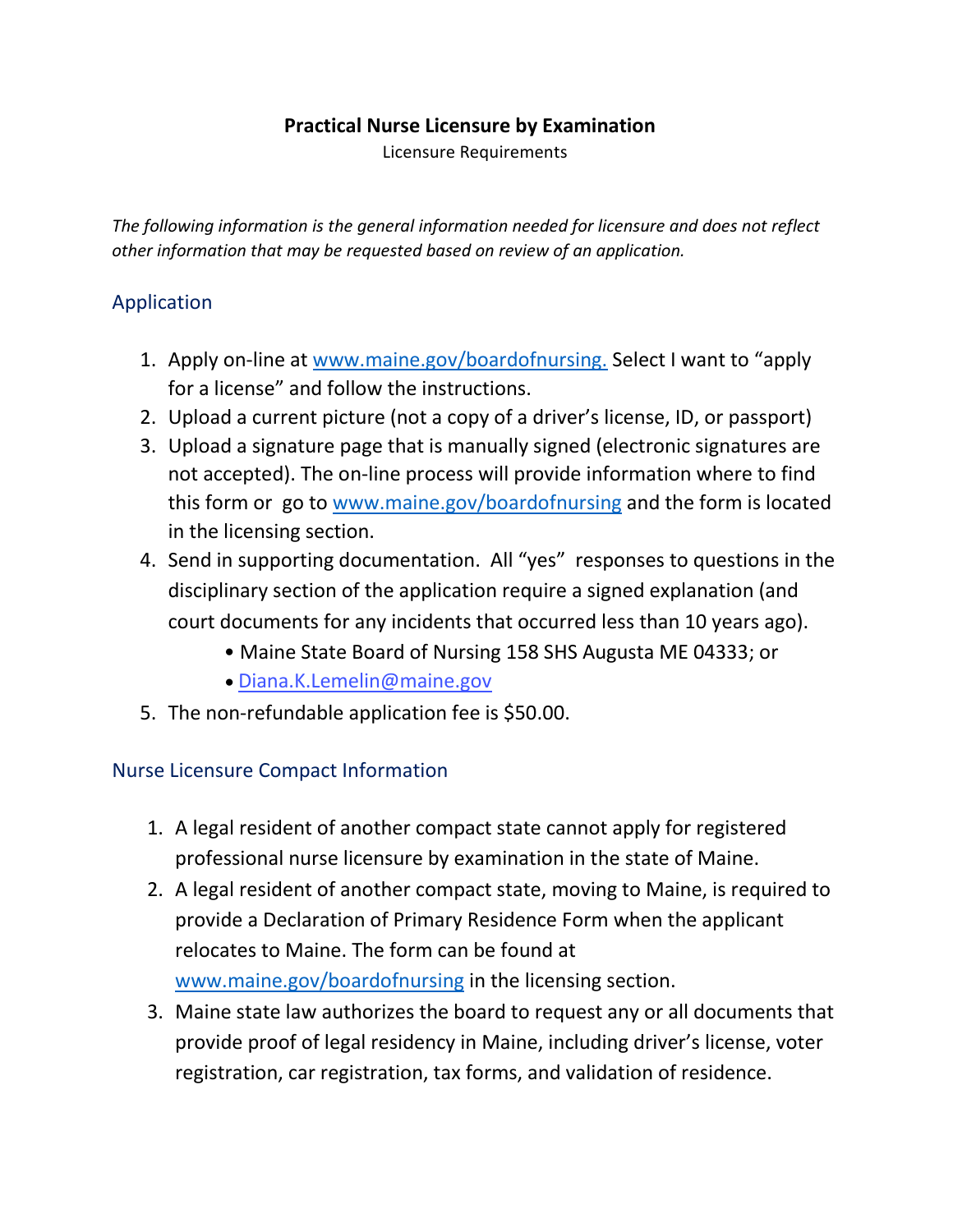# Transcript(s)

- 1. Applicants graduating from out of state programs must have the school send or e-mail a final transcript with degree and date conferred to:
	- Maine State Board of Nursing 158 SHS Augusta ME 04333 or
	- diana.k.lemelin@maine.gov

## School Certification

1. The school must complete the Certification of School Form for on-line applicants located at [www.maine.gov/boardofnursing](http://www.maine.gov/boardofnursing) located in the licensing section under examination.

#### Criminal Background Check

1. Maine state law authorizes the State Board of Nursing to require an applicant to complete the fingerprinting process for a criminal background check on initial licensure. Go to [www.maine.gov/boardofnursing.](http://www.maine.gov/boardofnursing) Select "I want to obtain a criminal background check" and follow the instructions. The criminal background check results are only valid for 90 days.

# Applicants with Nursing Service in the Medical Corps of Any Branch of the Armed Forces of the United States

The MAINE NURSE PRACTICE ACT, 32 M.R.S. § 2251-A(2), specifies that an applicant who qualifies on the basis of U.S. military service must have "A. Served on active duty in the medical corps of any branch of the Armed Forces of the United States and spent an aggregate of at least 12 months rendering bedside patient care; B. Completed the basic course of instruction in nursing required by the branch of the Armed Forces of the United States in which the applicant served; and C. Was honorably discharged from active duty."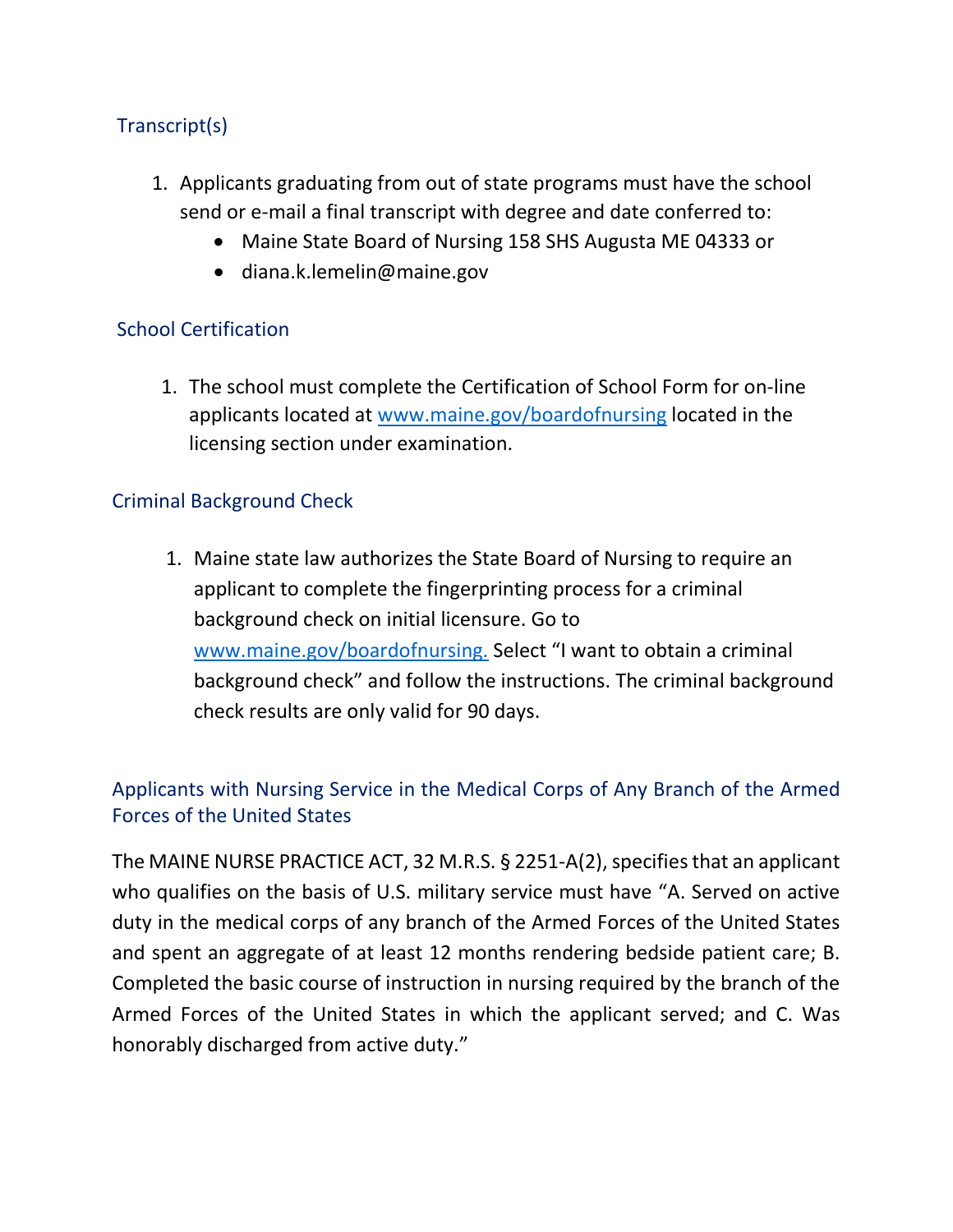- 1. Complete the on-line application for Licensed Practical Nurse by Examination as stated above and follow the instructions.
- 2. Upload the following documents as part of the application process:
	- Official transcripts or official "certificate of release or discharge from active duty" (DD214) showing completion of basic course of instruction in nursing required by the branch of the armed forces.
	- Official DD214 or other military document showing that service in the armed forces has been under honorable conditions, or whose general discharge has been under honorable conditions; and
	- Military performance evaluations while assigned to a military hospital verifying 12 months inpatient bedside patient care (including hospital assigned, specific dates to and from, wards assigned, and duties performed).
	- 3. For further information see **FAQs-Applicants with Nursing Service in the** [Medical Corps.](https://www.maine.gov/boardofnursing/licensing/FAQs%20for%20Applicants%20with%20Nursing%20Service%20in%20the%20Medical%20Corps%20of%20Any%20Branch%20of%20the%20Armed%20Forces%20of%20the%20United%20States.pdf)
	- 4. Applicants that successfully pass the Licensed Practical Nurse NCLEX examination will be issued a "single state" (for practice in Maine only) license.

# Foreign or Canadian Applicants (Without Social Security Numbers)

- 1. Paper applications are available at [www.maine.gov/boardofnursing,](http://www.maine.gov/boardofnursing) "Licensure by Examination".
- 2. The school must place a seal the third page of the application.
- 3. The applicant must have a transcript review by the Commission of Graduates of Foreign Nursing Programs (CGFNS), and that information must be submitted to the Board office by CGFNS or posted for our review on the CGFNS website.

# United States (US) Social Security Number

1. The applicant must be issued a US Social Security Number before the applicant can be issued a Maine Practical Nursing License.